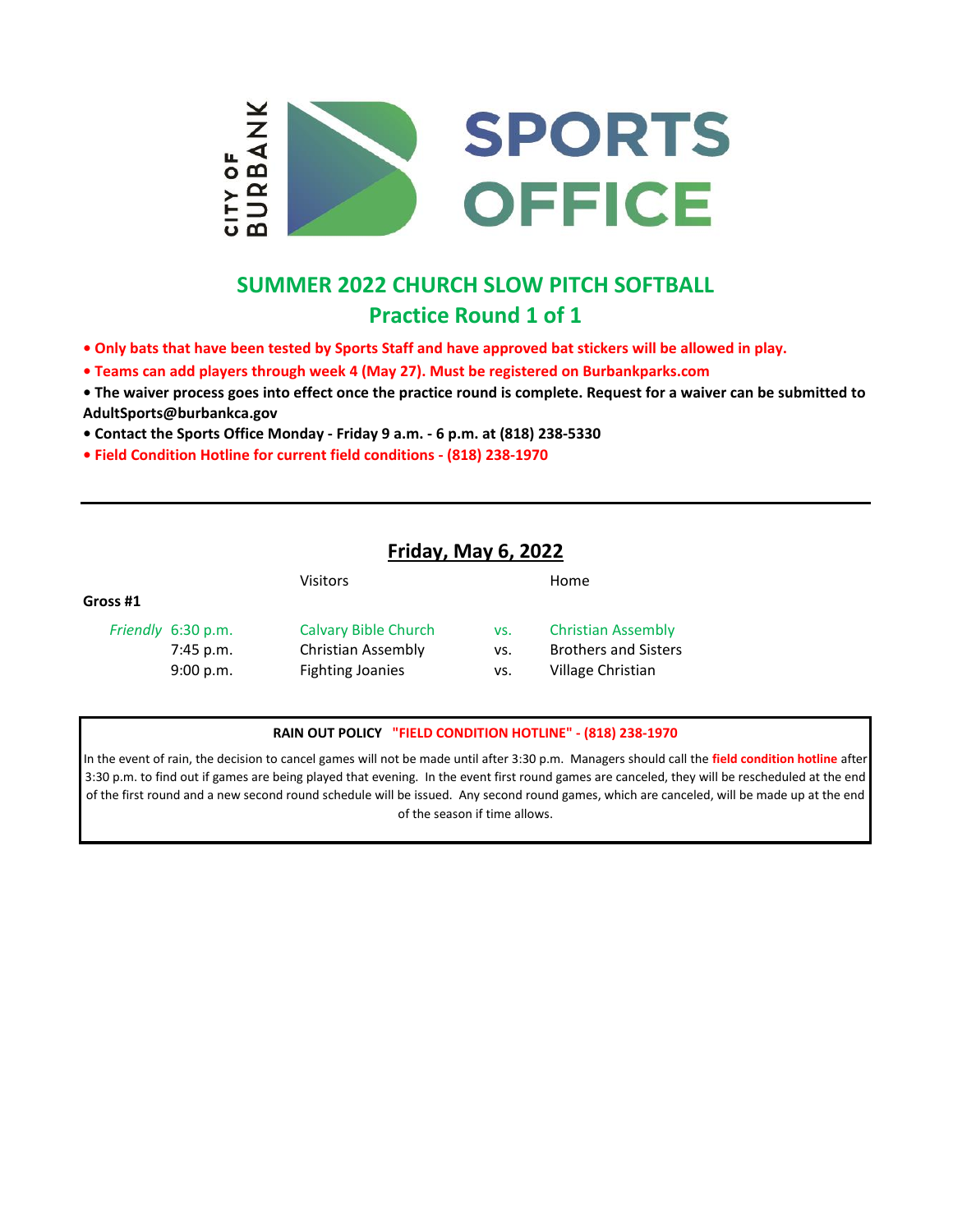

## **2022 SUMMER CHURCH SLOW PITCH SOFTBALL LEAGUE SCHEDULE**

**• Teams can add players through May 27th - must be registered on burbankparks.com**

**• Only bats that have been tested by Sports Staff and have approved bat stickers will be allowed in play**

**• Contact the Sports Office Monday - Friday 9 a.m. - 6 p.m. at (818) 238-5330**

**• Field Condition Hotline for current field conditions - (818) 238-1970**

**• Playoff tournament schedule will be posted by Wednesday 7/20 after 3:00 p.m.**

Visitors Home WEEK #1 Gross #1 7:45 p.m. Calvary Bible Church vs. Christian Assembly **BYE** 9:00 p.m. Brothers and Sisters vs. Fighting Joanies **Village Christian** WEEK #2 Gross #1 7:45 p.m. Brothers and Sisters vs. Calvary Bible Church **BYE** 9:00 p.m. Village Christian vs. Christian Assembly **Fighting Joanies** WEEK #3 Gross #1 7:45 p.m. Calvary Bible Church vs. Village Christian **BYE** 9:00 p.m. Christian Assembly vs. Fighting Joanies **Brothers and Sisters** WEEK #4 Gross #1 7:45 p.m. Christian Assembly vs. Brothers and Sisters **BYE** 9:00 p.m. Fighting Joanies vs. Village Christian **Calvary Bible Church** WEEK #5 Gross #1 7:45 p.m. Fighting Joanies vs. Calvary Bible Church **BYE** 9:00 p.m. Village Christian vs. Brothers and Sisters **Christian Assembly Friday, May 20, 2022 Friday, May 27, 2022 Friday May 13, 2022 MAY 27th - LAST DAY TO ADD PLAYERS Friday, June 3, 2022 Friday, June 10, 2022**